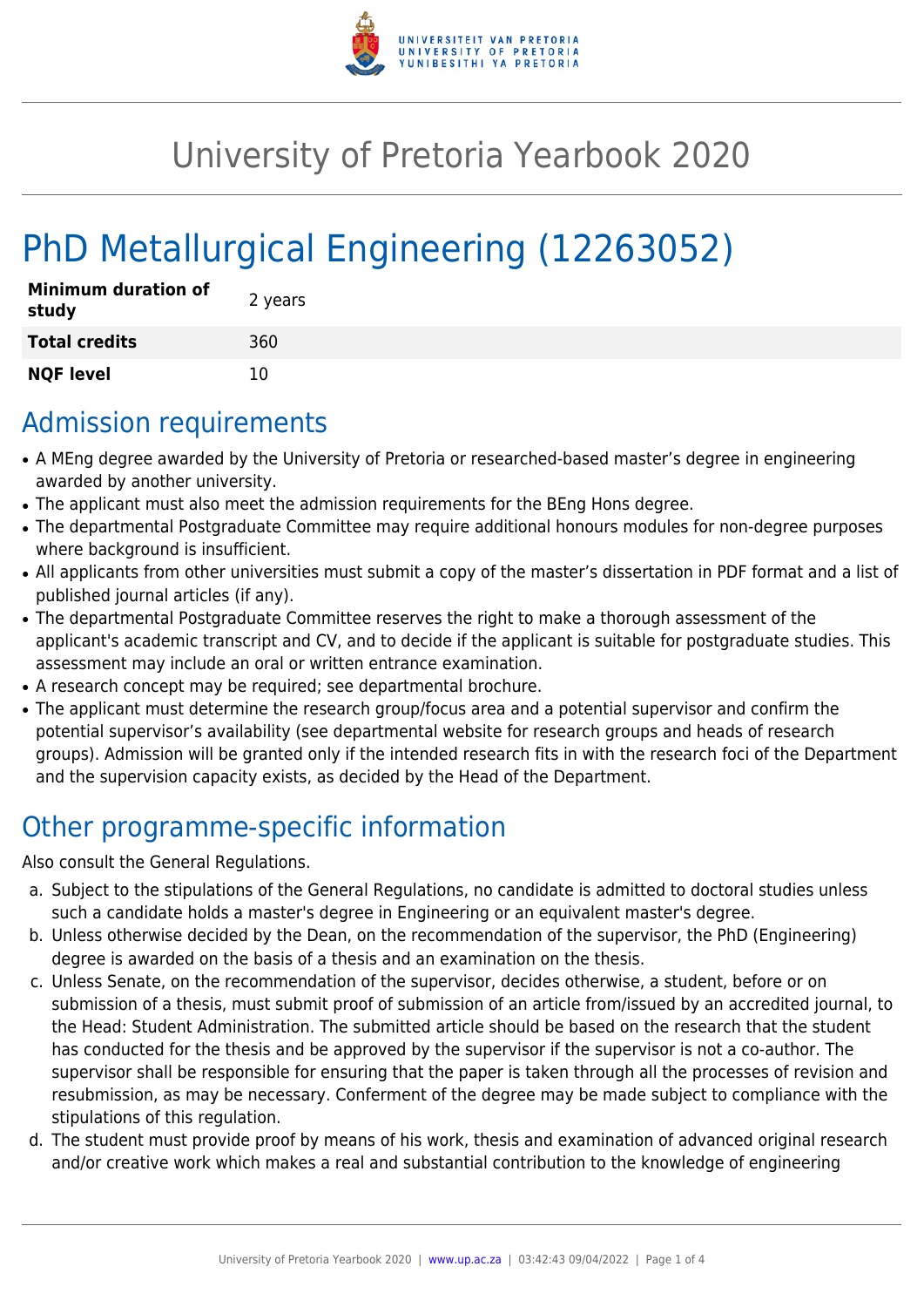

science and/or practice.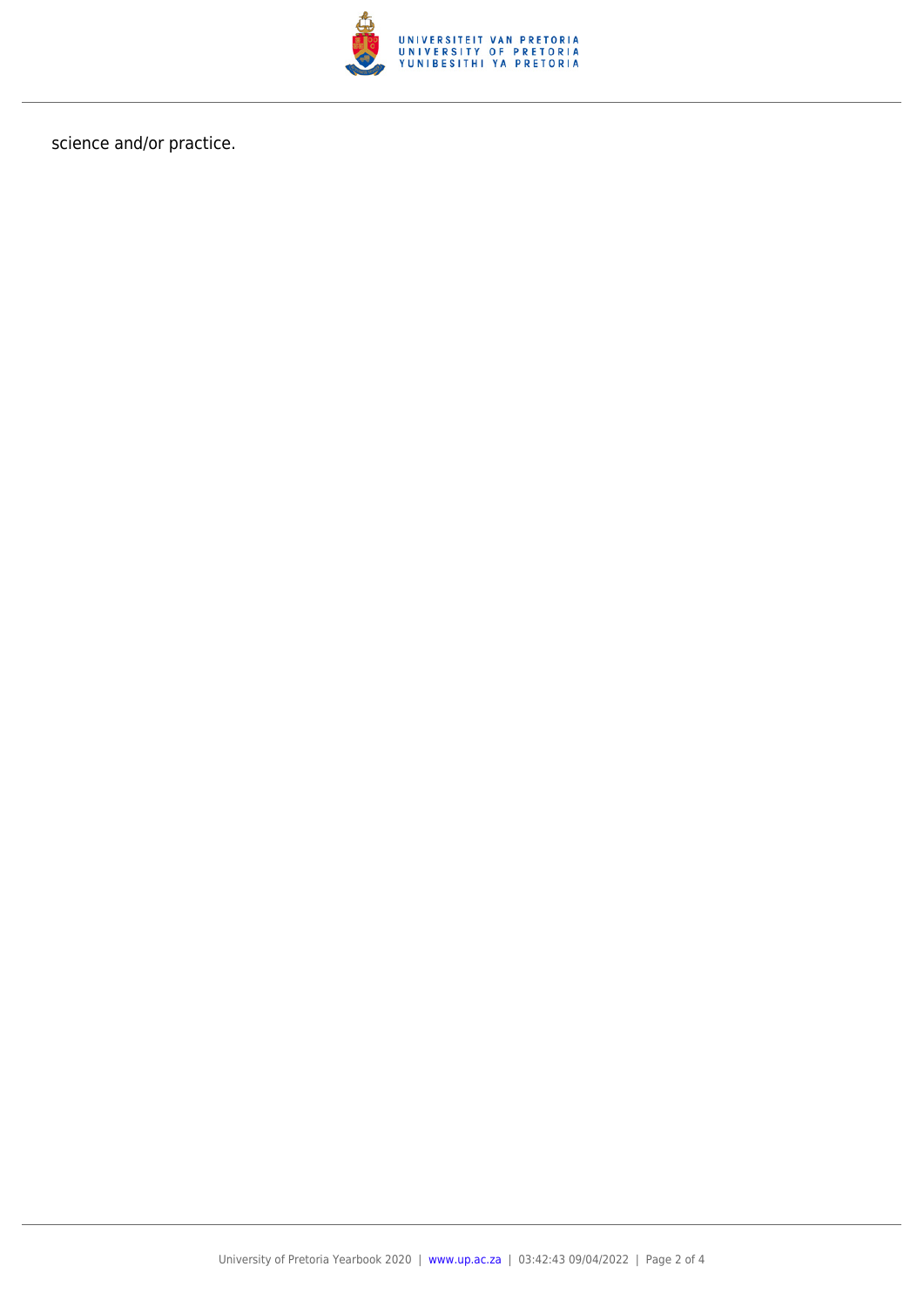

## Curriculum: Year 1

**Minimum credits: 360**

#### **Core modules**

#### **Thesis: Metallurgical engineering 990 (MIN 990)**

| <b>Module credits</b>         | 360.00                                          |
|-------------------------------|-------------------------------------------------|
| <b>Prerequisites</b>          | No prerequisites.                               |
| Language of tuition           | Module is presented in English                  |
| <b>Department</b>             | Materials Science and Metallurgical Engineering |
| <b>Period of presentation</b> | Year                                            |